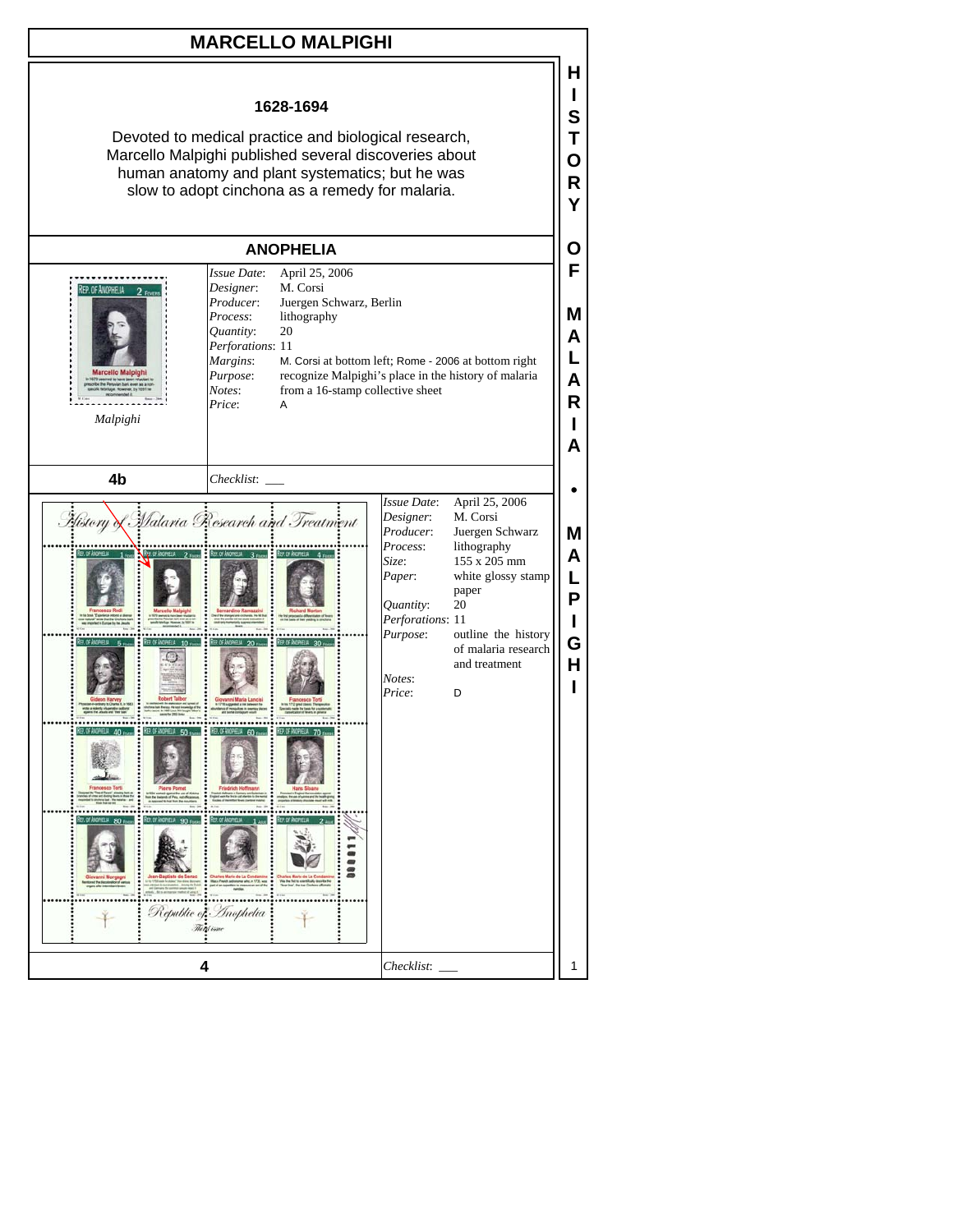| <b>MARCELLO MALPIGHI</b>                            |                                                                                                                                                                                                                                      |                                                                                                                                                  |  |  |  |  |
|-----------------------------------------------------|--------------------------------------------------------------------------------------------------------------------------------------------------------------------------------------------------------------------------------------|--------------------------------------------------------------------------------------------------------------------------------------------------|--|--|--|--|
| H<br>I<br>S<br>T<br>$\mathbf O$<br>$\mathsf R$<br>Y | REP. OF ANOPHELIA<br>2 FEVERS<br>Quantity:<br>20<br>Notes:<br>Price:<br>A<br><b>Marcello Malpighi</b><br>1679 seemed to have been relation<br>scribe the Penyvian bark even as a r<br>pecific hitehape. However, by 16911<br>3091 Fe | Description: as 4b: imperforate                                                                                                                  |  |  |  |  |
|                                                     | 4bi<br>$Checklist:$ $\_\_$                                                                                                                                                                                                           |                                                                                                                                                  |  |  |  |  |
| O<br>F<br>M<br>A<br>L<br>A<br>R<br>ı<br>A<br>M      | History of Malaria Research and Treatment<br>000000<br>Republic of Anophelia<br><b>Real issue</b>                                                                                                                                    | Quantity: 5<br>Notes:<br>as #4: imperforate<br>Price:<br>D                                                                                       |  |  |  |  |
| A                                                   | 4q                                                                                                                                                                                                                                   | Checklist:                                                                                                                                       |  |  |  |  |
| L<br>P<br>$\mathbf I$<br>G<br>H<br>ı                | Republic of Anophelia<br>HISTORY OF MALARIA RESEARCH<br>AND TREATMENT<br>History Malaria Research and Treatment<br>1000Z0<br>Republic of Inopholia<br>History                                                                        | Cancel: Post Office 01<br>Cachet: post office<br>228 x 331 mm<br>Size:<br>Notes:<br>Price:<br>$\mathbf C$<br>OF<br>Ċ<br>25 Apr 200<br><b>ARC</b> |  |  |  |  |
| 2                                                   | 1                                                                                                                                                                                                                                    | Checklist:                                                                                                                                       |  |  |  |  |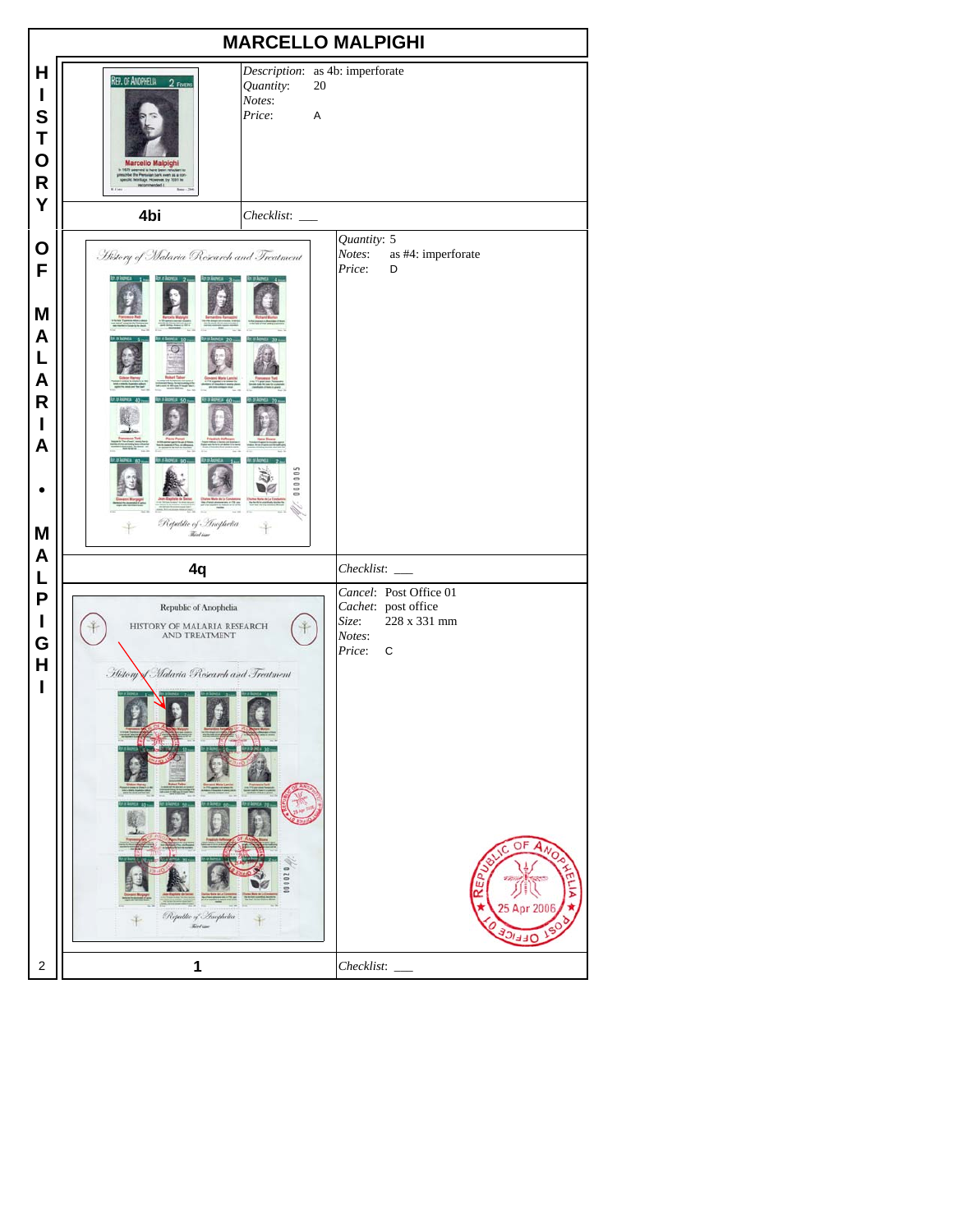| <b>MARCELLO MALPIGHI</b>                                                                |                                        |                                                                                                                                                                                                             |                                                |  |  |
|-----------------------------------------------------------------------------------------|----------------------------------------|-------------------------------------------------------------------------------------------------------------------------------------------------------------------------------------------------------------|------------------------------------------------|--|--|
| <b>ITALY</b>                                                                            |                                        |                                                                                                                                                                                                             | н                                              |  |  |
| CONVEGNO<br>$  \mathbb{N}  $<br><b>BOLOGNA</b><br>MCM<br>VNIONE ZOOLOGICA ITALIA<br>医薬士 | Producer:<br>Size:<br>Notes:<br>Price: | Description: Malpighi and others<br>portrayed on postcard<br>prepared for the Con-<br>vention of the Italian<br>Zoological Associa-<br>tion, Bologne, 1900<br>also exists on buff<br>colored cardstock<br>E | I<br>S<br>T<br>$\mathbf O$<br>R<br>Υ<br>O<br>F |  |  |
| CARTOLINA POSTALE ITALIANA<br>(CARTE POSTALE D'ITALIE)                                  |                                        |                                                                                                                                                                                                             | Μ<br>A<br>A<br>R<br>ı<br>A                     |  |  |
| <b>PC-1</b>                                                                             |                                        |                                                                                                                                                                                                             |                                                |  |  |
|                                                                                         |                                        |                                                                                                                                                                                                             | M<br>A<br>L<br>P<br>ı<br>G<br>н                |  |  |
|                                                                                         |                                        |                                                                                                                                                                                                             | 3                                              |  |  |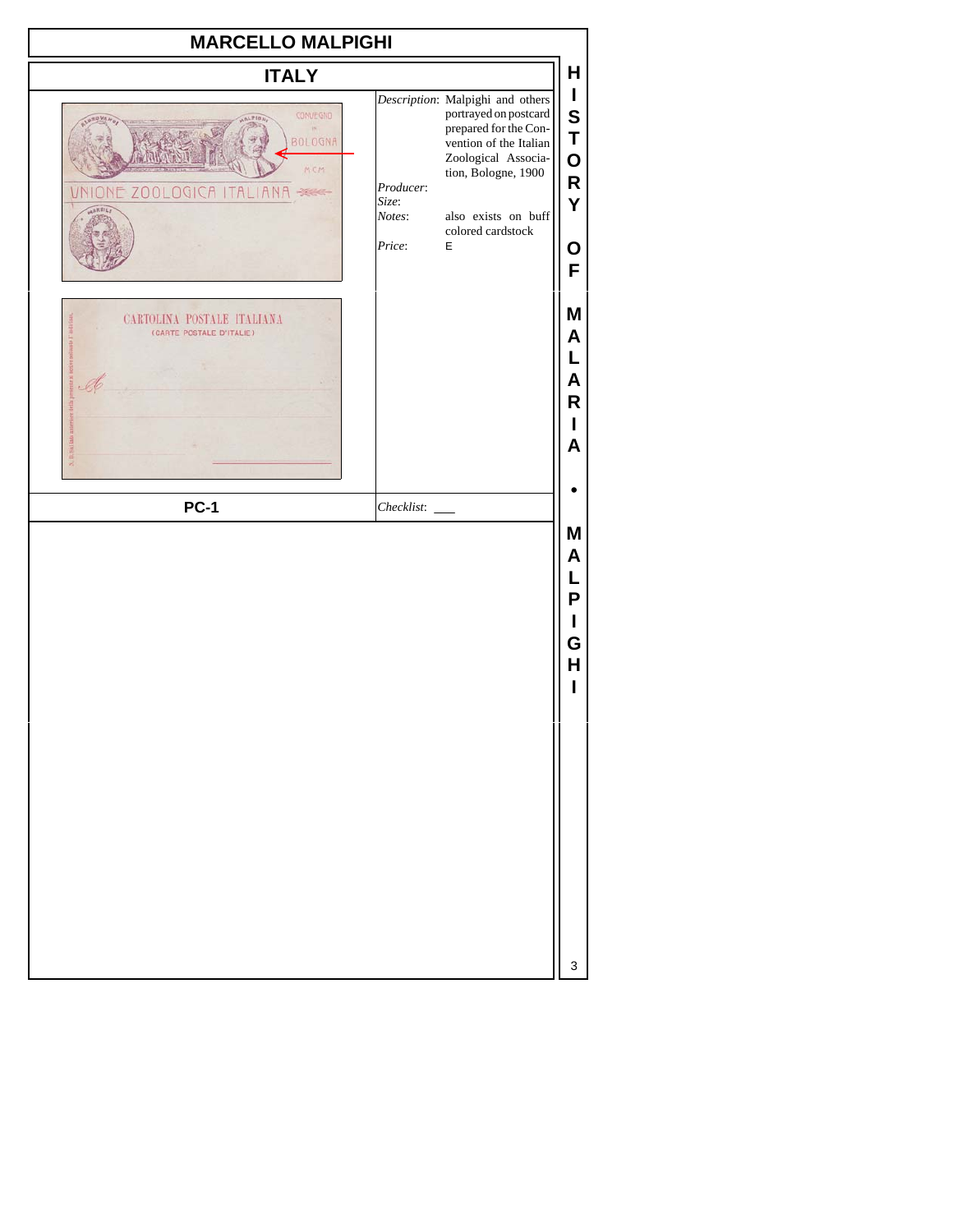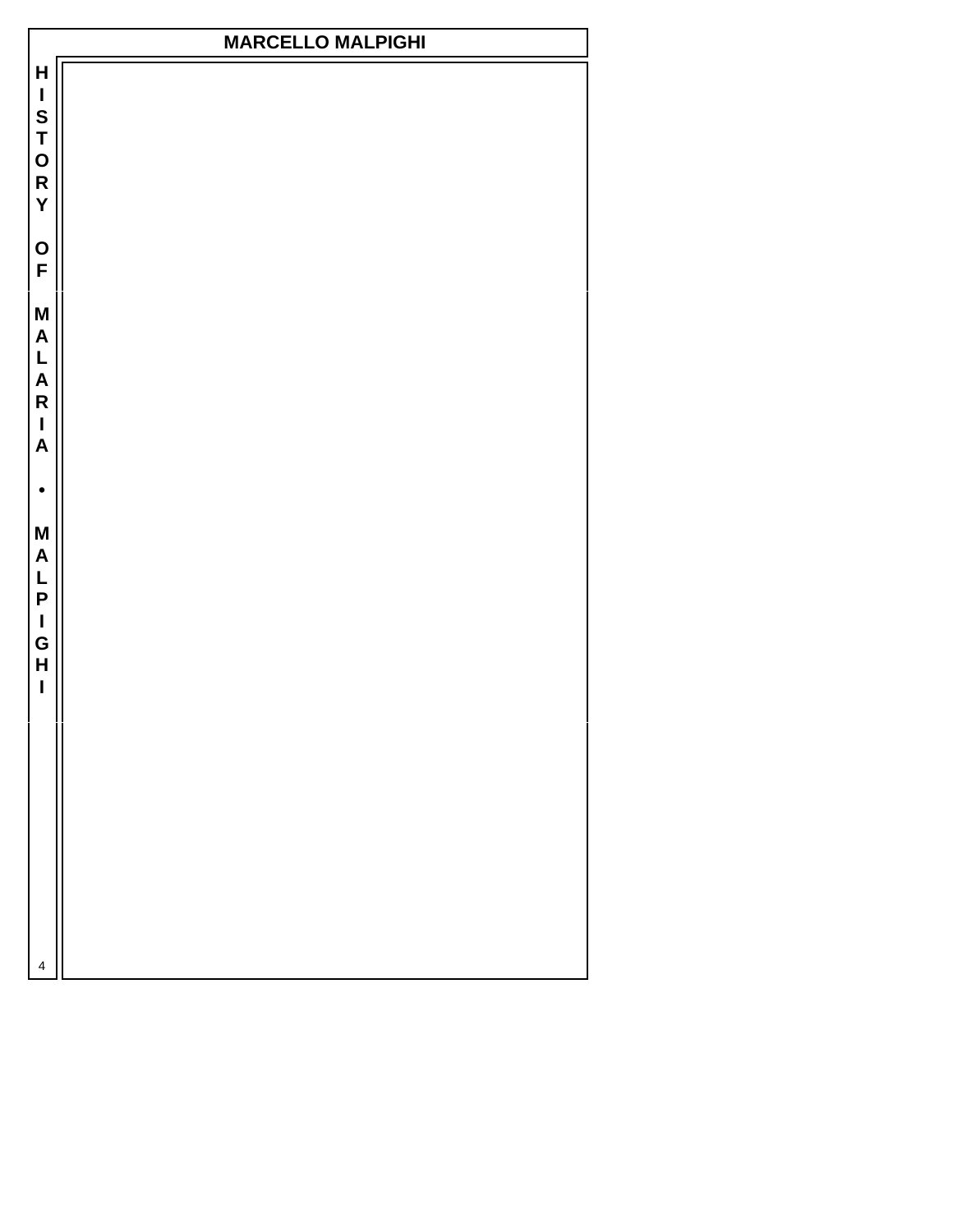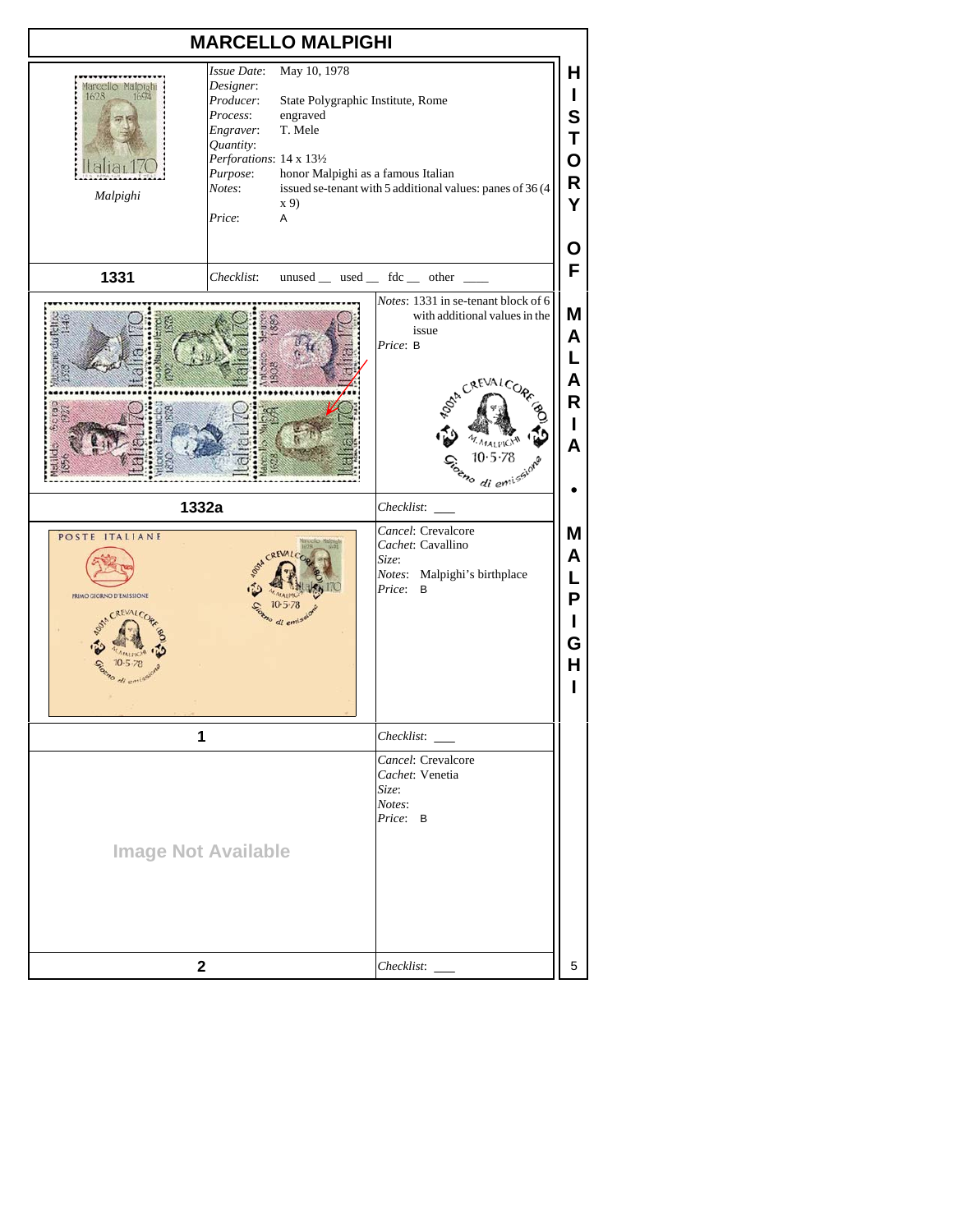|                                                                                 | <b>MARCELLO MALPIGHI</b>                                                                     |                                                                                                              |  |  |  |  |
|---------------------------------------------------------------------------------|----------------------------------------------------------------------------------------------|--------------------------------------------------------------------------------------------------------------|--|--|--|--|
| H<br>$\mathbf{I}$<br>S<br>T<br>O<br>$\overline{\mathsf{R}}$<br>Y<br>$\mathbf 0$ |                                                                                              | Cancel: Crevalcore<br>Cachet: maximum card<br>Size:<br>Notes:<br>Price: C                                    |  |  |  |  |
| F                                                                               | 3                                                                                            | Checklist:                                                                                                   |  |  |  |  |
| M<br>A<br>L<br>$\mathsf{A}$<br>$\mathsf{R}$<br>$\mathbf{I}$<br>A                | Italia: I7O<br><b>Itali</b><br>QE                                                            | Cancel: Crevalcore<br>Notes: complete issue in block<br>Price:<br>C                                          |  |  |  |  |
|                                                                                 | 4                                                                                            | Checklist: ___                                                                                               |  |  |  |  |
| M<br>A<br>L<br>P<br>I<br>G<br>H<br>I                                            | <b>Image Not Available</b>                                                                   | Cancel: Mantua<br>Cachet: Filagrano<br>Size:<br>Notes:<br>Price:<br>B                                        |  |  |  |  |
|                                                                                 | 5                                                                                            |                                                                                                              |  |  |  |  |
|                                                                                 | NO ICEM<br>NO CEN<br>$10.-5.1978$<br>LATE<br>$10,-5.1976$<br>Marcello<br>Malpighi<br>LATELIC | Cancel: Milan<br>Cachet: Filagrano<br>Size:<br>Notes:<br>Price:<br>$\, {\bf B}$<br>CEN<br>04<br>10. - 5.1978 |  |  |  |  |
| 6                                                                               | 6                                                                                            |                                                                                                              |  |  |  |  |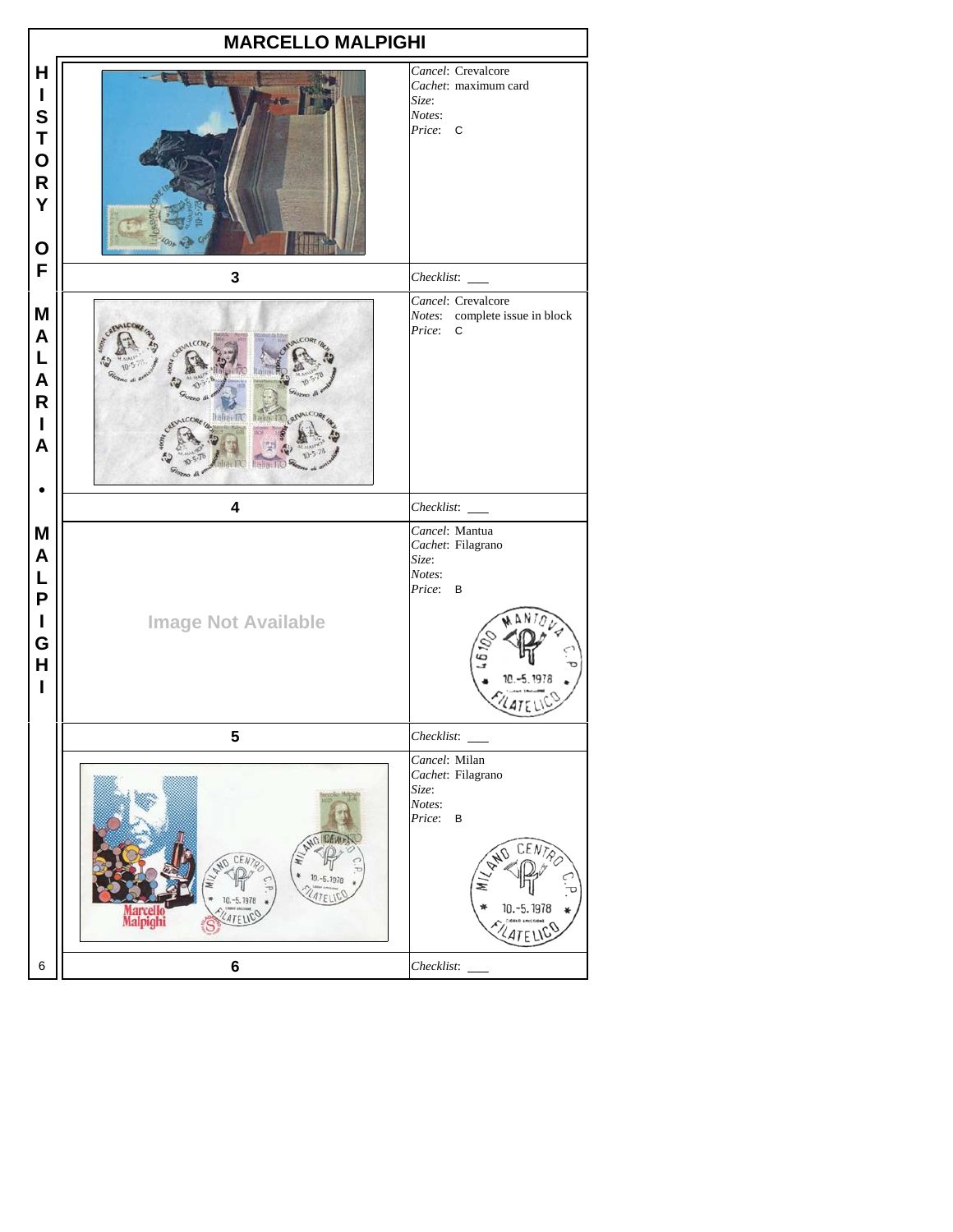| <b>MARCELLO MALPIGHI</b>                                                                                                                                                                                      |                                                                                                                                                                 |                                                              |  |  |
|---------------------------------------------------------------------------------------------------------------------------------------------------------------------------------------------------------------|-----------------------------------------------------------------------------------------------------------------------------------------------------------------|--------------------------------------------------------------|--|--|
|                                                                                                                                                                                                               | Cancel: Milan<br>Cachet: maximum card<br>Size:<br>Notes:<br>Price:<br>C                                                                                         | H<br>L<br>S<br>Т<br>O<br>R<br>Y<br>О                         |  |  |
| $\overline{\mathbf{r}}$                                                                                                                                                                                       | Checklist:                                                                                                                                                      | F                                                            |  |  |
| M <sub>c</sub>                                                                                                                                                                                                | Cancel: Palermo<br>Cachet: Filagrano<br>Size:<br>Notes:<br>Price: B<br>ERMO<br>10. - 5.1978                                                                     | Μ<br>A<br>L<br>A<br>R<br>L<br>A                              |  |  |
| 8                                                                                                                                                                                                             | Checklist: _____                                                                                                                                                |                                                              |  |  |
| di el<br>ELLO NA<br>628<br>169<br>348                                                                                                                                                                         | Cancel: Rome<br>Cachet: Capitolium<br>Size:<br>Notes:<br>Price:<br>B<br>Contra FILATEICO                                                                        | Μ<br>A<br>L<br>$\boldsymbol{\mathsf{P}}$<br>L<br>G<br>H<br>I |  |  |
| $\boldsymbol{9}$                                                                                                                                                                                              | Checklist: _____                                                                                                                                                |                                                              |  |  |
| <b>COLOR OF GLACIE</b><br>$R = 1011$<br>AMENGERATIONS BILLS POSTE & DELLY TELECOMONICAZIO<br>SPECIE PRINCIPALE FILATELICO<br>$111 - 2$<br><b>143 Barr Cistresse</b><br>21. Januar - Santa<br>Shinin (201. 120 | September<br>Cancel: Rome:<br>18,<br>1978<br>Cachet: PTT corner card<br>Notes: two blocks of 6 and added<br>values on postal use cover<br>Price:<br>$\mathbf C$ |                                                              |  |  |
| A                                                                                                                                                                                                             | Checklist:                                                                                                                                                      | $\overline{7}$                                               |  |  |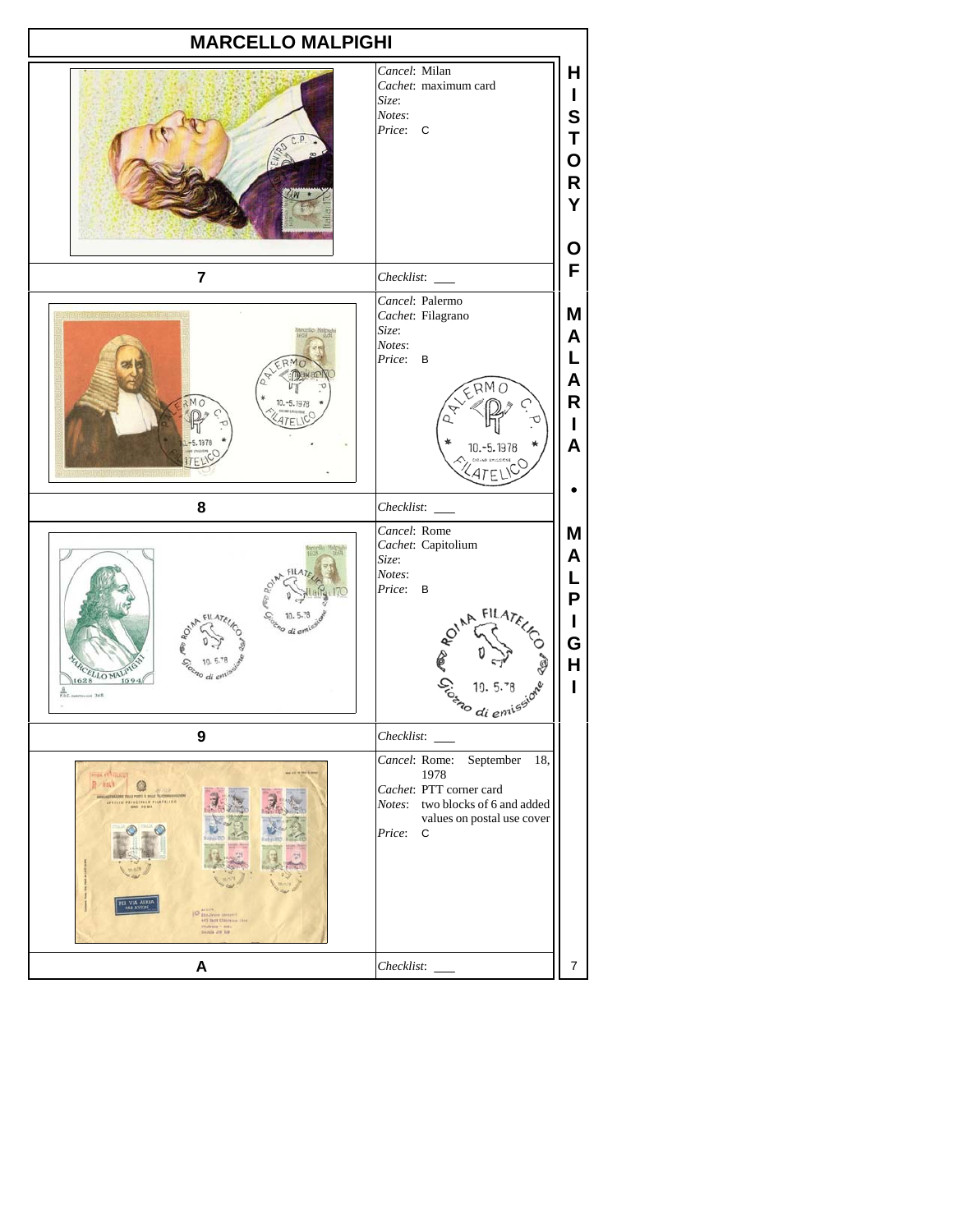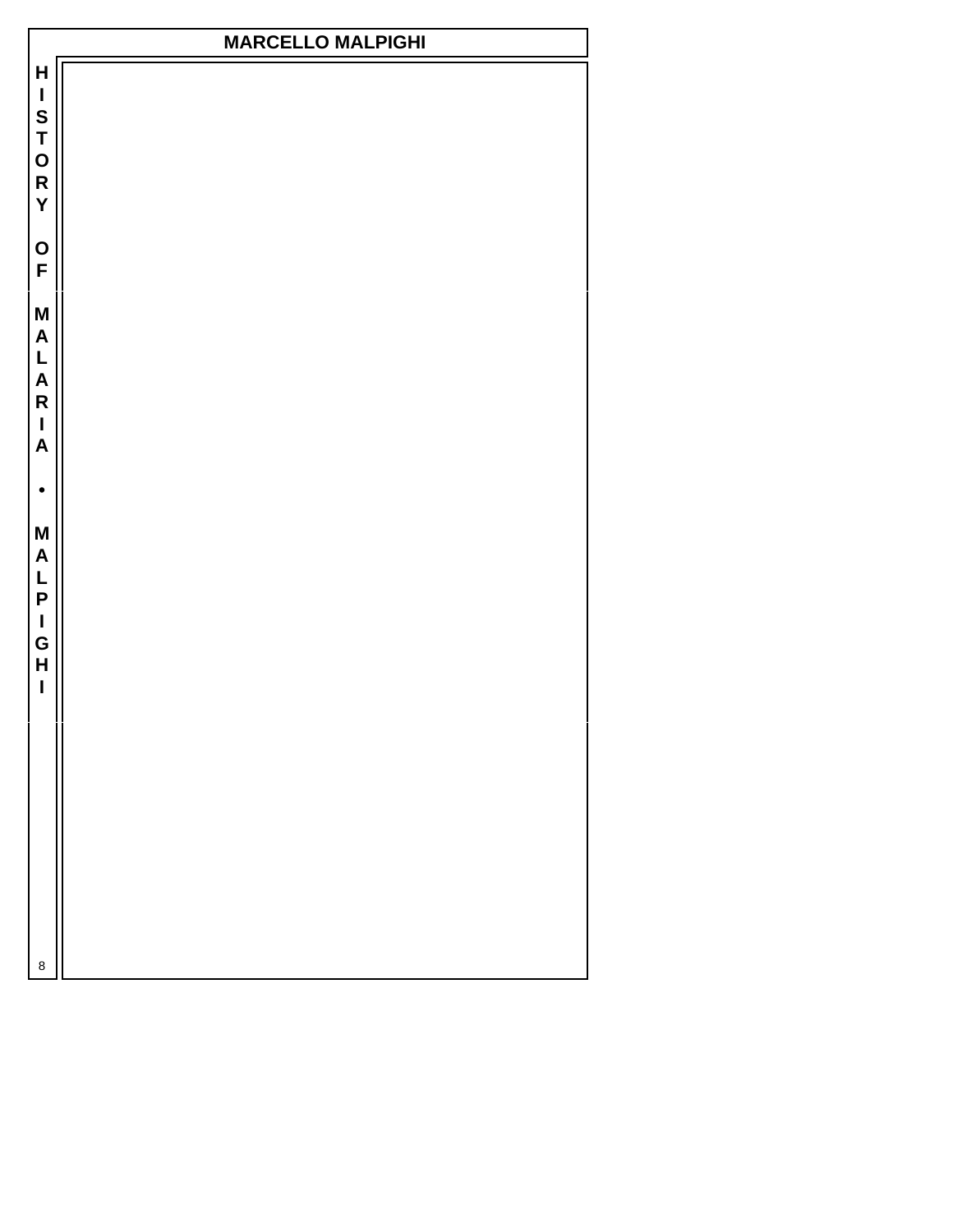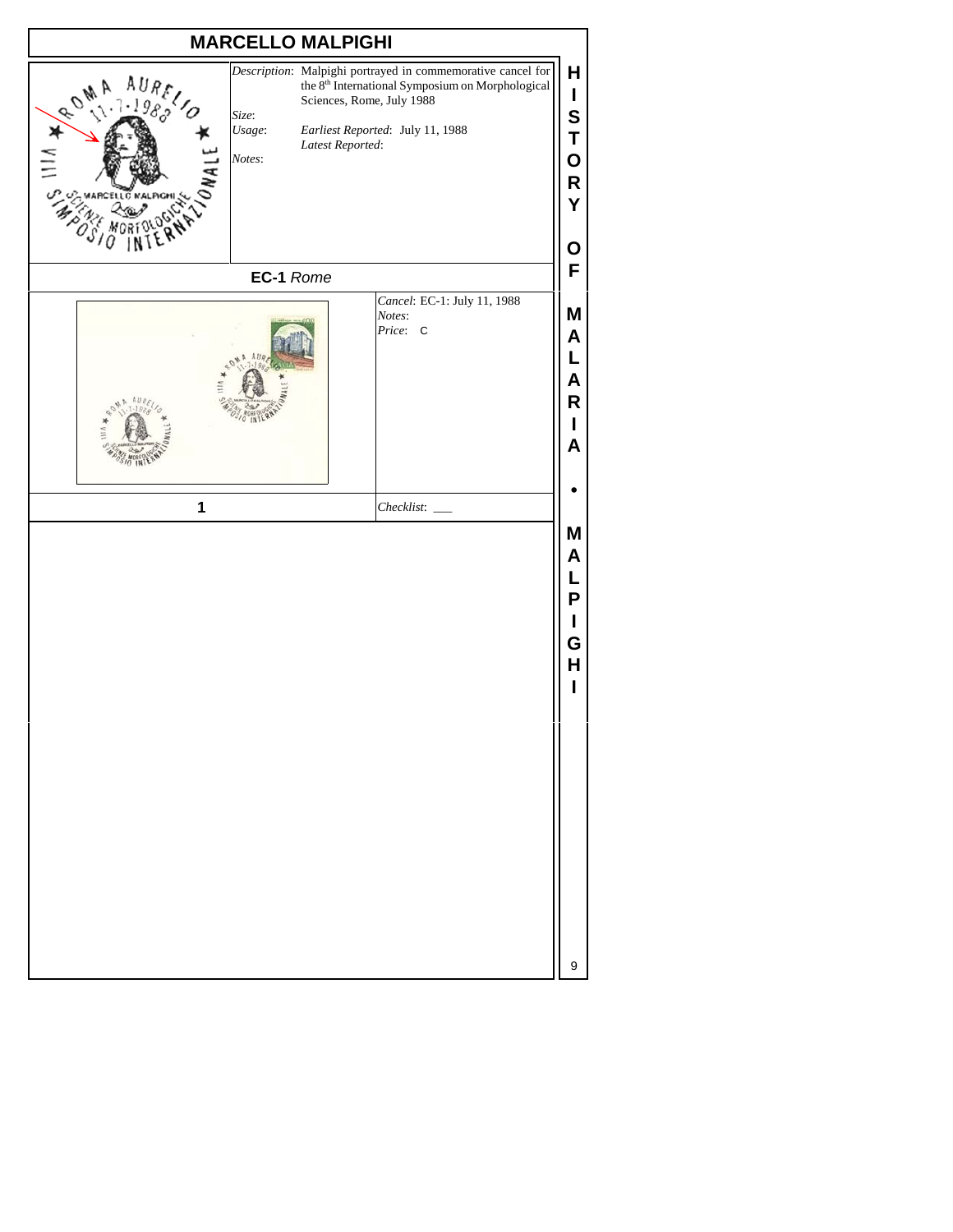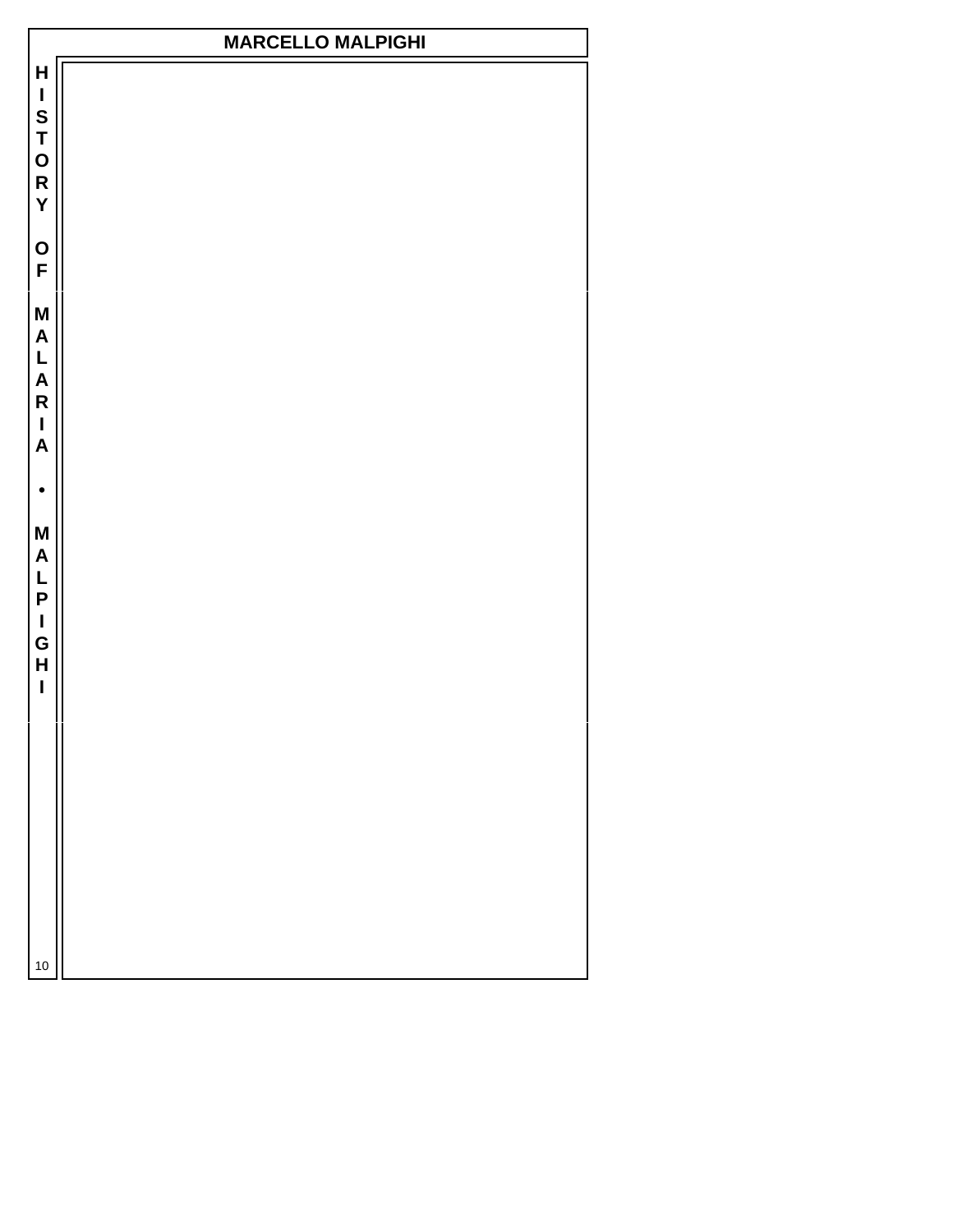